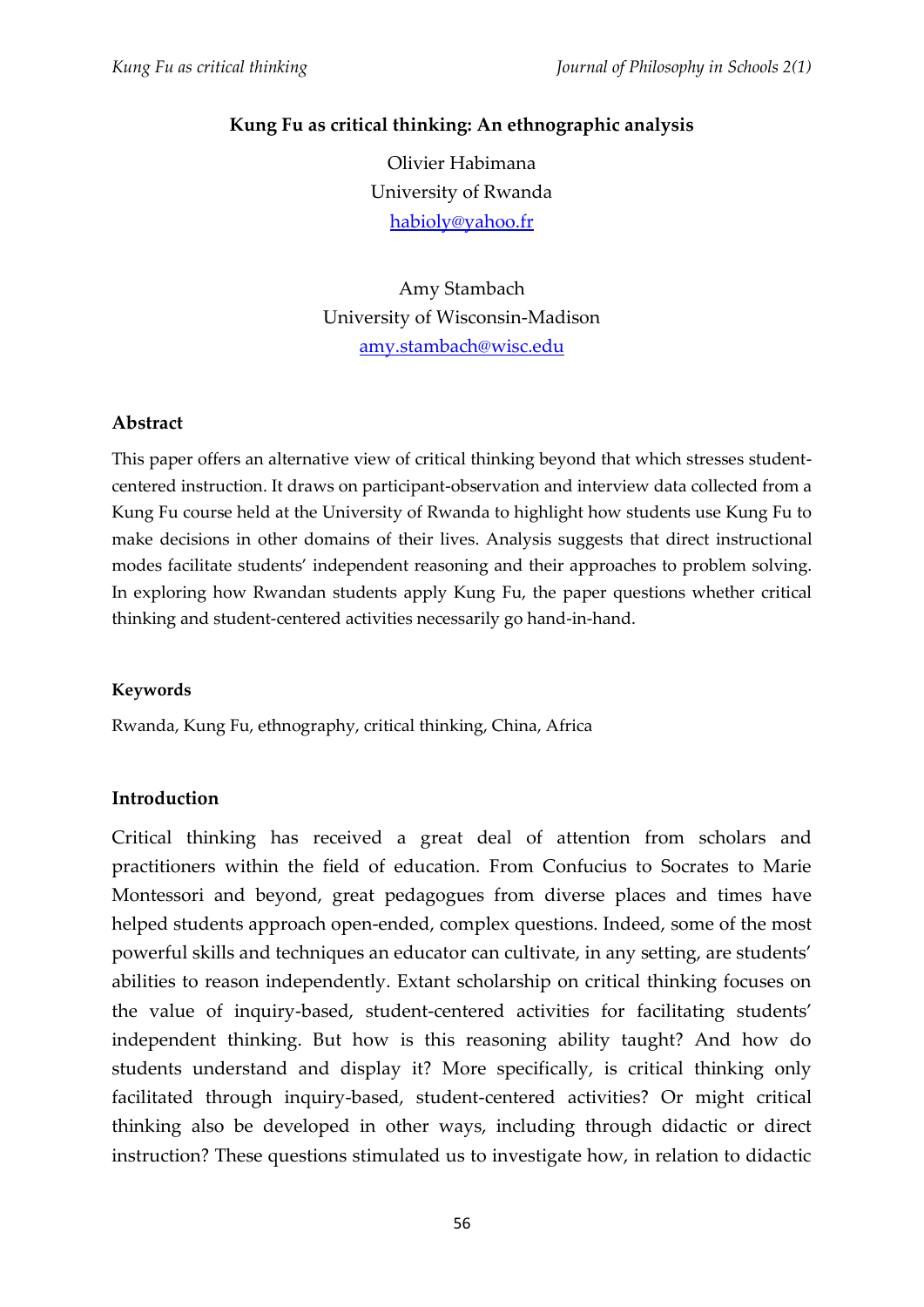and direct modes of instruction; students themselves demonstrate the effects of their education.

The present case study, part of a larger project about the impact of Chinese language and cultural learning on students' educational and post-graduate opportunities, explores how students apply what they learn to new situations. Although examples pertain to the teaching and learning of Kung Fu in Rwanda, the issues are of wider significance in offering insight into how students demonstrate critical thinking skills in relation to direct instruction. Scholarship on Kung Fu aptly focuses on health, fitness, self-defense, concentration, friendship, and physical vitality. However it does not address the issue we examine here: how students reflect on the application of their own learning to problems they face individually.

### **Conceptual framework and research questions**

Three bodies of research are relevant to our study: critical thinking, reflective practice, and embodied learning. An exhaustive review of any one of these literatures is beyond our scope in this article. Instead, we highlight how these works overlap in ways that help to analyse what and how students learn Kung Fu.

The concept of critical thinking carries many connotations. In a recent synthesis of educational, psychological, and philosophical literature on the topic, Swanwick and colleagues (2014) have elucidated that critical thinking 'is concerned with the exchange and development of knowledge through engaging with other perspectives' (p. 161). This definition overlaps with Heijltjes and colleagues (2014), who consider that critical thinking involves rational, reflective, and systematically principled reasoning. As Ennis (2002) puts it, critical thinking is 'reasonable reflective thinking focused on deciding what to believe or to do' (in Lampert 2006, p. 46). While active and open-minded, it is also systematic. Heijtjes, Lampert and many others emphasise that critical thinking thus involves being open to inquiry and having the ability to experiment with new ideas. Thinking is 'critical' when it consists not simply in applying what one knows to action but in thinking about the conditions of the application, and in being able and willing to engage with diverse possibilities.

In connoting a capacity for comparative situational reasoning, critical thinking is related to reflective practice. Reflective practice, as Swanwick et al. (2014) put it, 'consists of inquiry into the processes of one's own learning and consideration of one's engagement with teaching and learning' (p. 161). Reflective practice is an essential aspect of critical thinking; without it, thinking is intrinsically its own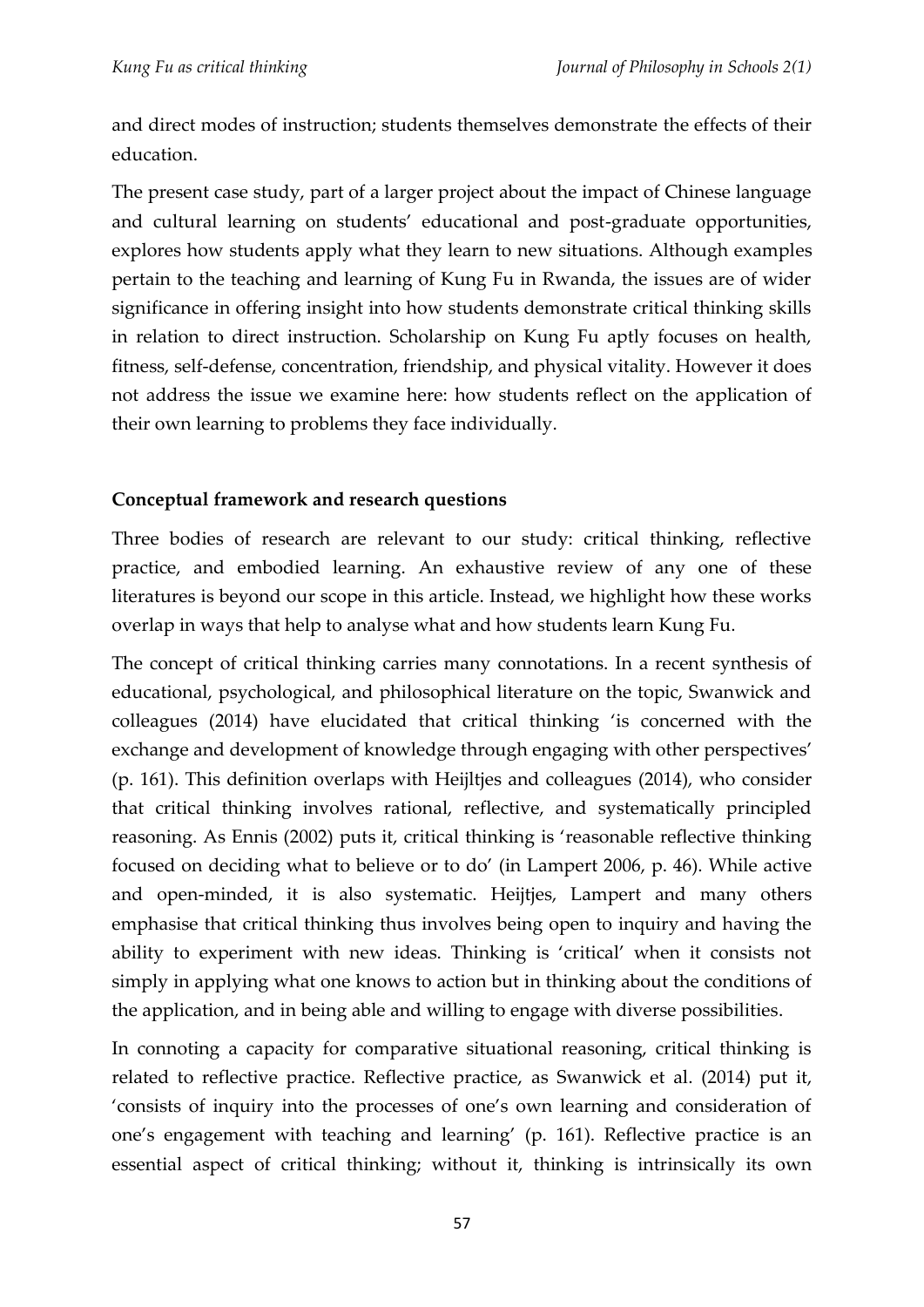exercise. Typically, reflection and thinking are associated in education studies with cognitive aspects of the mind. However scholars working in a number of other disciplines--most prominently, performance studies, anthropology, and kinesiology have argued that reflective practice also involves demonstrating knowledge through somatic and semiotic means. In an essay reviewing Efron's (1941) classic study about how people communicate simultaneously through gestures and words, Deidre Sklar (2008) argues that 'human movement' is an 'aspect of bodily knowledge and of thinking itself' (p. 101). Writing about Japanese dance as a form of 'sensational knowledge', Tomi Hahn treats learning as a system of visual and audio cues or signs. These and other works extend the meanings of 'knowing' and 'thinking' to include many aspects of patterned communication. In doing so, they conceptualise reflective practice as a matter of recurrent or repeated technique or exercise. In contrast, a Bourdieusian notion of practice differs from this kinesic school of thought.

Whereas 'practice' from within a kinesic framework regards movement—like thinking—as communication across activity domains, Bourdieusian theory emphasises that practice involves irregular, punctuated activities whereby embodied knowledge is objectified and constitutive of old and new interpretive frames. Bourdieusian theory focuses less on practice as a matter of patterned re-iteration than on analysis of the generative schema that inform the ongoing dialectic of objectification and embodiment of new and old habits and dispositions. 'Practice', as Bourdieusian theory puts it, involves the dialectic of embodied and objectified knowledge, produced through social action (Bourdieu 1977). Repetitive action, when performed by students, is often seen by scholars drawing on Bourdieu as constituting embodied learning (e.g. Mac an Ghaill 1994; Middleton 1997). However, when teachers conduct the repetition, educators and scholars frequently regard the pedagogic mode as one involving didactic instruction, where didactic means 'instructional' and 'edifying' and connotes a strong moral disposition (e.g. de Campos Rosario, Stephens & Delamont 2010; Wright 2008).

Taken together, works in all three bodies of literature help us to hypothesise that critical thinking might involve a pedagogic mode or scheme of reflective practice that forces repetitive examination of conditions within which students move forward with their lives. Drawing partly from each literature—focusing on comparative situational reasoning (studies of critical thinking), conceptualising thinking as patterned communication (studies of reflective practice), and considering that practice refers to both the identification of rules and techniques as well as embodied,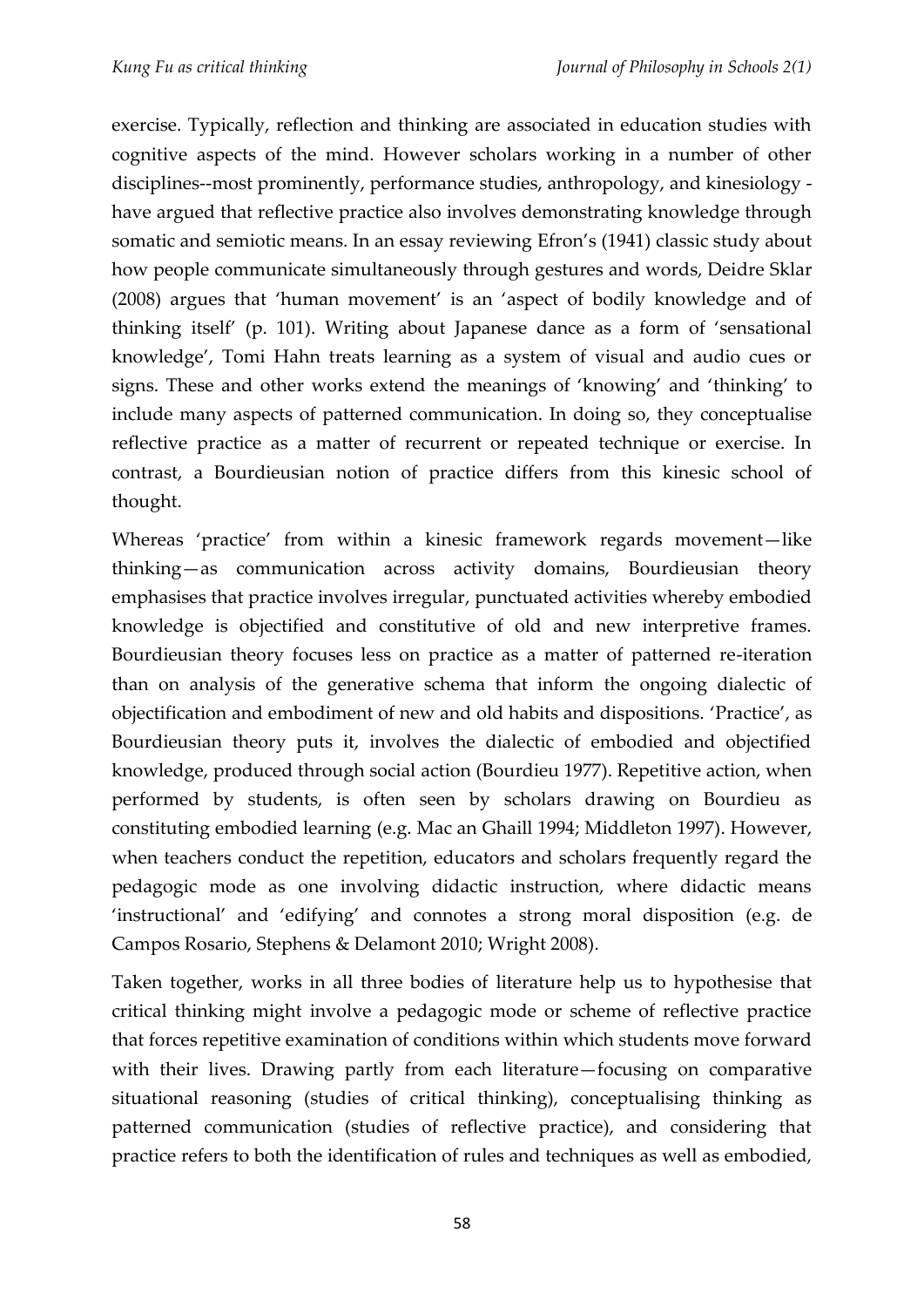practical knowledge (studies of embodied learning)—we question whether critical thinking and open-ended or student-centered instruction necessarily go hand-inhand. To address this question, we seek to understand the instructional mode used in Kung Fu. We also seek to understand how students experience their Kung Fu lessons and how they apply these lessons to their lives.

## **Kung Fu in Rwanda**

Typically studied as a martial art or a means for improving students' self-confidence and physical agility (Lantz 2002), Kung Fu has long been of interest to people in Rwanda; it has signified the life ways of foreign and different people. Recently, Kung Fu has become more popular in Rwanda as a result of Kung Fu classes offered through the University of Rwanda Confucius Institute. A Chinese master living and working in Kigali teaches enrollees up to five times weekly. The form of Kung Fu taught is Hung Kuen, based on a southern style of Shaolin Kung Fu. Although the specifics of Kung Fu teaching are important for the fuller project of which this is a part, our focus here is on critical thinking and Kung Fu, not on the specifics of Kung Fu practice or of Chinese language and cultural learning in Rwanda. In the following pages we describe first our research methodology and the setting, followed by description of key findings and analysis.

# **Research methodology and setting**

In order to address questions about how students embody and objectify knowledge, data were collected through a combination of participant observation and interview methodology. As Hammersley and Atkinson (2007) elaborate, 'there are distinct advantages in combining participant observation with interviews; in particular, the data from each can be used to illuminate the other' (p. 131). Participation enabled us to understand how students experienced classroom lessons and objectified their experiences in the context of accounts they later offered through interviews. Observations enabled us to document patterns of instructional methods and of students' activities within and across classroom sessions, and to balance our understanding of these patterns with an understanding of students' interview accounts. Interviews permitted us to query students about the significance of Kung Fu for their own lives and to help us discover reasonable manners of interpreting our participatory-observational data in the light of students' own words.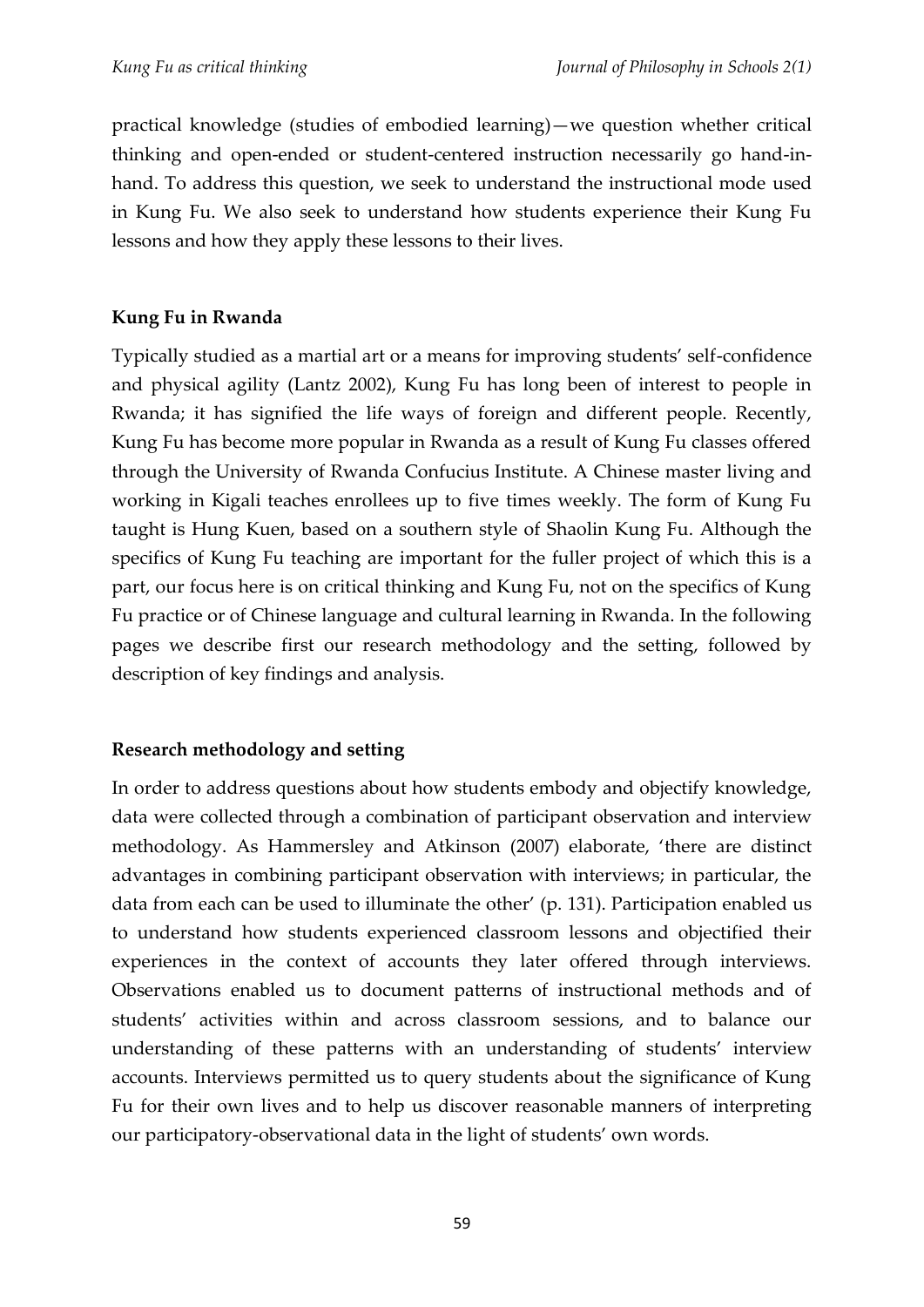The Kung Fu course ran for four months; Habimana participated in the entire fourmonth program. He attended and, after class, wrote ethnographic notes of more than thirty classes. He and additional researchers conducted observations across the fourmonth period, in addition to which researchers conducted more than a dozen interviews with Kung Fu students. Interviews and ethnographic accounts were documented in note form. Interviews followed an open-ended, rather than closed script format. They included discussion about students' previous sports experiences, their reasons for studying Kung Fu, and their reflections on what they were learning and how it applied to their lives. Interviews were conducted in Kinyarwanda, the first language of most people living in Rwanda. Kung Fu classes were conducted mainly in English as English was the primary shared common language of teacher and students. Chinese was also used during classes; consequently students came to understand new Chinese vocabulary across the four-month duration of the course. Prior to conducting the study, research permits were obtained. All participants were told about the aims of the study. They were informed that they could decide to withdraw at any time. All offered their informed consent.

Data for this study were collected from January through April 2014 at the University of Rwanda in an evening class attended by approximately fifteen students and led by one teacher. Classes were held in the gymnasium of the Confucius Institute at the College of Education. Students who enrolled in the class came from different parts of Rwanda. Some were studying at the College of Education within the University of Rwanda. Others were in secondary schools. Still others were adult aged but had not yet finished secondary schooling, perhaps because their families were too poor to pay school fees. More students enrolled in the class (about 25) than completed it (about 15). The teacher was a Certified Kung Fu master living in Rwanda for a period of approximately two years. He was himself a university student from an institution in China, studying a subject related to teacher pedagogy.

### **Findings**

In our presentation of findings, we highlight three kinds of information. The first is a paraphrased vignette of the kinds of instruction that the Kung Fu teacher offers. The second is a story the teacher uses to teach students about Kung Fu history. The third are excerpts from interviews that illustrate how students think about the application of Kung Fu to their lives.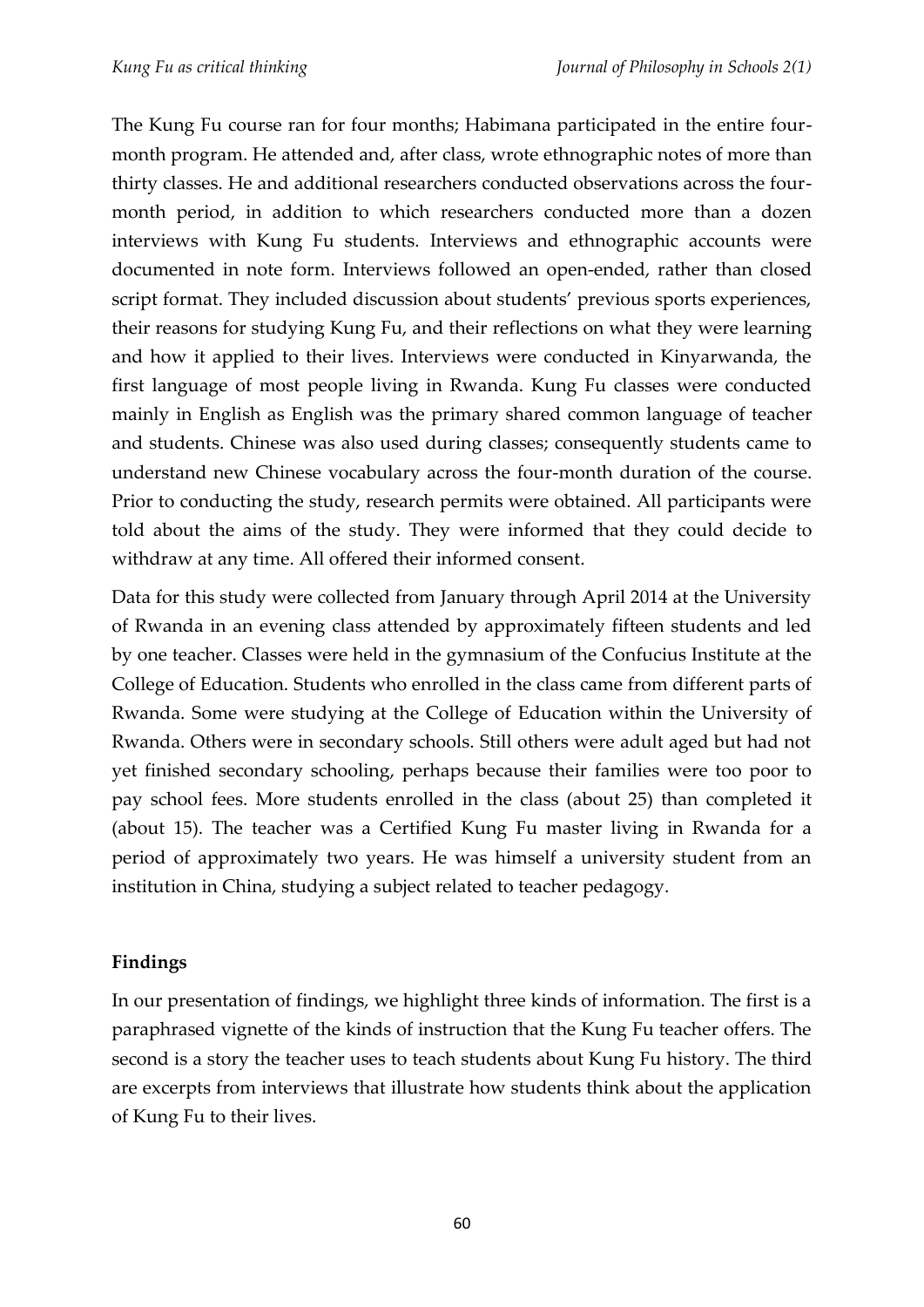## *Critical thinking through direct instruction*

Most students of Kung Fu practice every day from Monday to Friday between 5.00 pm and 6.00 pm in the gymnasium of the Confucius Institute at the College of Education. Practice begins with kicking, punching, jumping to higher levels, and so on. It requires much effort for students to do these practices. Everyone sweats; most push themselves beyond what seems to be their limits, and a few of the students take the lead in directing others to warm up before their master arrives. When the teacher arrives, students turn their attention to the master. Unlike them, he is dressed in street clothes. Students in contrast are dressed in all white, suggesting that bodily attire creates and reflects qualitative differences between students and the master. The master calls the students to attention and clearly and emphatically tells them what to do. For example, he may command that all students do twenty somersaults or fifty push-ups, or that they work in pairs to undertake a routine or exercise. Even if doing so seems impossibly difficult (as Habimana experienced through participation), students follow the master's requests, seeming to respond unquestioningly to his admonishments that they work hard to improve themselves.

'Technologies of the self,' writes Foucault, are those 'which permit individuals to effect by their own means or with the help of others a certain number of operations on their own bodies and souls, thoughts, conduct, and way of being, so as to transform themselves in order to attain a certain state of happiness, purity, wisdom, perfection, or immortality' (Foucault 1988, p. 18). On the face of it, students' activities may seem to enact precisely what Foucault describes, but on closer scrutiny, students' enactments are not so much 'permitted' as 'required' by the master. Rather than instructing through diffused governance technologies, as a Foucauldian framework would conceive, the Kung Fu master uses loud shouts and commands. 'Do this, do that,' he implores, often gesturing forcefully with his body.

For the first ten or twenty minutes of the class, students repeat what the master instructs. They perform what the master says. Then, typically, students sit in a circle toward the far side of the room. The master sits cross-legged in the center. Here, he typically tells them something about Kung Fu or about the effects of what they are practicing. He makes the lesson explicit. He tells students not *what* the lesson means but *that* it will create in them a new and better moral outlook. As a master and someone who has studied Kung Fu for many years, he offers advice through his narrative. For example, on one particular day he offered the following lesson to the students, paraphrased here from Habimana's notes: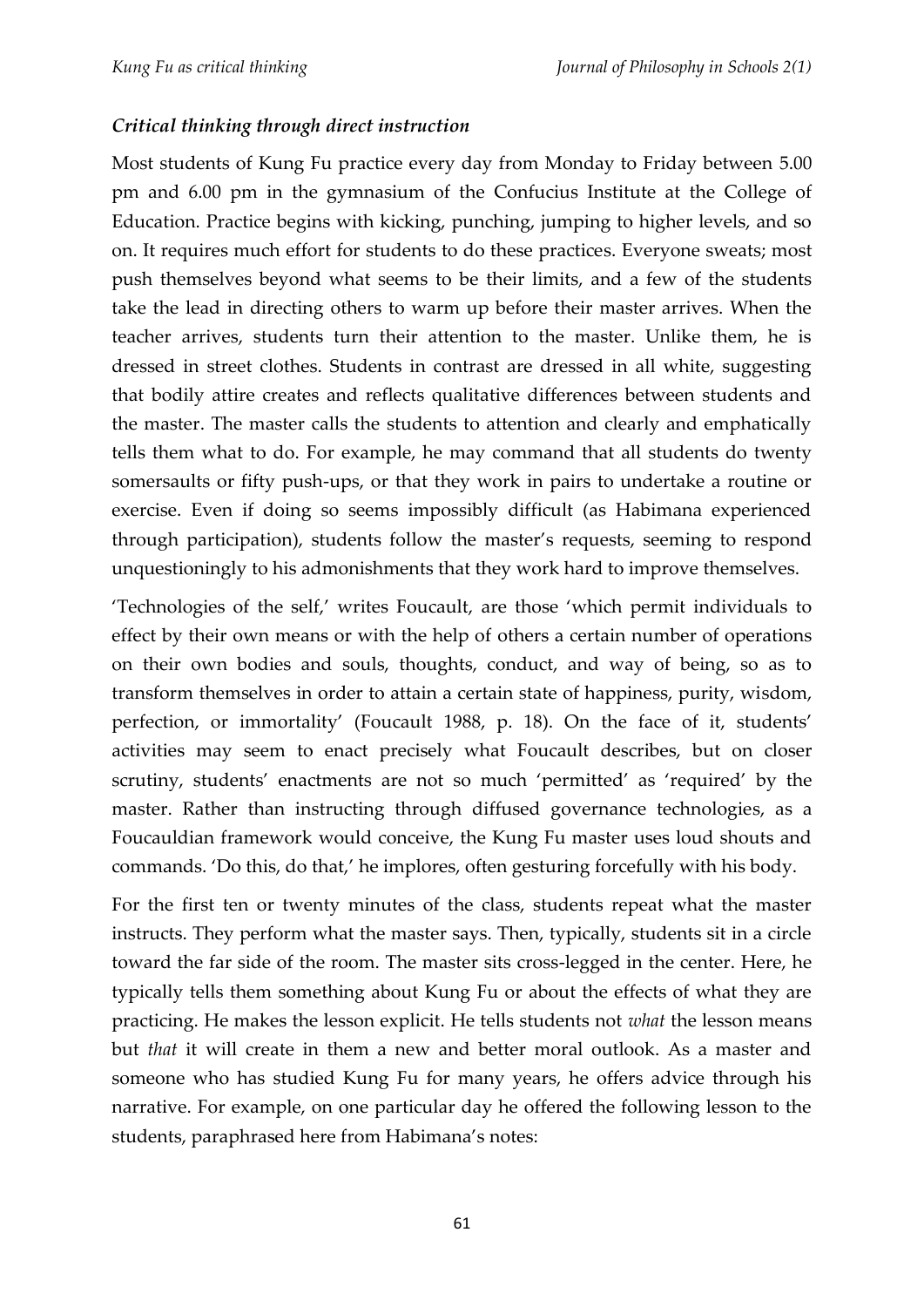*Doing Kung Fu is to think and think. To have enough power or be strong does not mean you can win. The first step is to think deeply about what you are going to do, then to choose the appropriate option that could be applicable depending on the qualities and strengths and weaknesses of the person you are engaging or competing with. You have to understand your partner's strengths and weaknesses, to see what is difficult for your partner to do and what is easy for you. Everyone in this world has different strengths and weaknesses. That is the way people are. This is not a judgment. What might seem difficult for your partner may be easy for you and the other way around. Your job is to use your head to think and discover that.* 

For the master, Kung Fu involves thinking and reasoning. Doing Kung Fu is using thought responsibly and physical action as minimally as possible. The master's instructional mode requires, it would seem, that students develop a comparative, situational approach to thinking about how to apply their knowledge. In this respect, we see his method as encouraging critical thinking in the first way identified above: as 'focused on deciding what to believe or to do' (Ennis 2002 in Lampert 2006, p. 46). But beyond this, and following what Tomie Hahn (2007) has observed about Japanese dancing, we also argue that his approach seems to develop students' 'energetic sensibilities' (p. 41), understood as embodied knowledge or practice that paradoxically is not about movement or practice in the first instance but about reflection. 'To think and think' entails exercising thought. Thought is then projected onto other activity domains and mobilised for ethical considerations.

*Discover what is your strength and what is your partner's weakness* [the master continues]*. When you start fighting, for example, you have to look at your partner's height, to know whether you can use a kick or punch, or whatever technique you might find best … While you are trying to reach your partner's head, your partner may get to you more quickly, with very little if any effort. Then, your partner can do whatever your partner wants and you will fail automatically, before you choose the best way to win. In assessing your partner, you must think and analyse everything, because most of the time your key to success will be to use your own thinking more than your physical strength. If you use your physical strength alone or more than your thinking, you will fight like a blind person, that is, without seeing but only doing, and you will fail.*

The master's words not to 'fight like a blind person' instruct through metaphor. He introduces possibilities and draws students' attention toward practical reasoning. Through metaphor and instruction, he creates parallels between Kung Fu and the 'strengths and weaknesses' students face. He draws connections between Kung Fu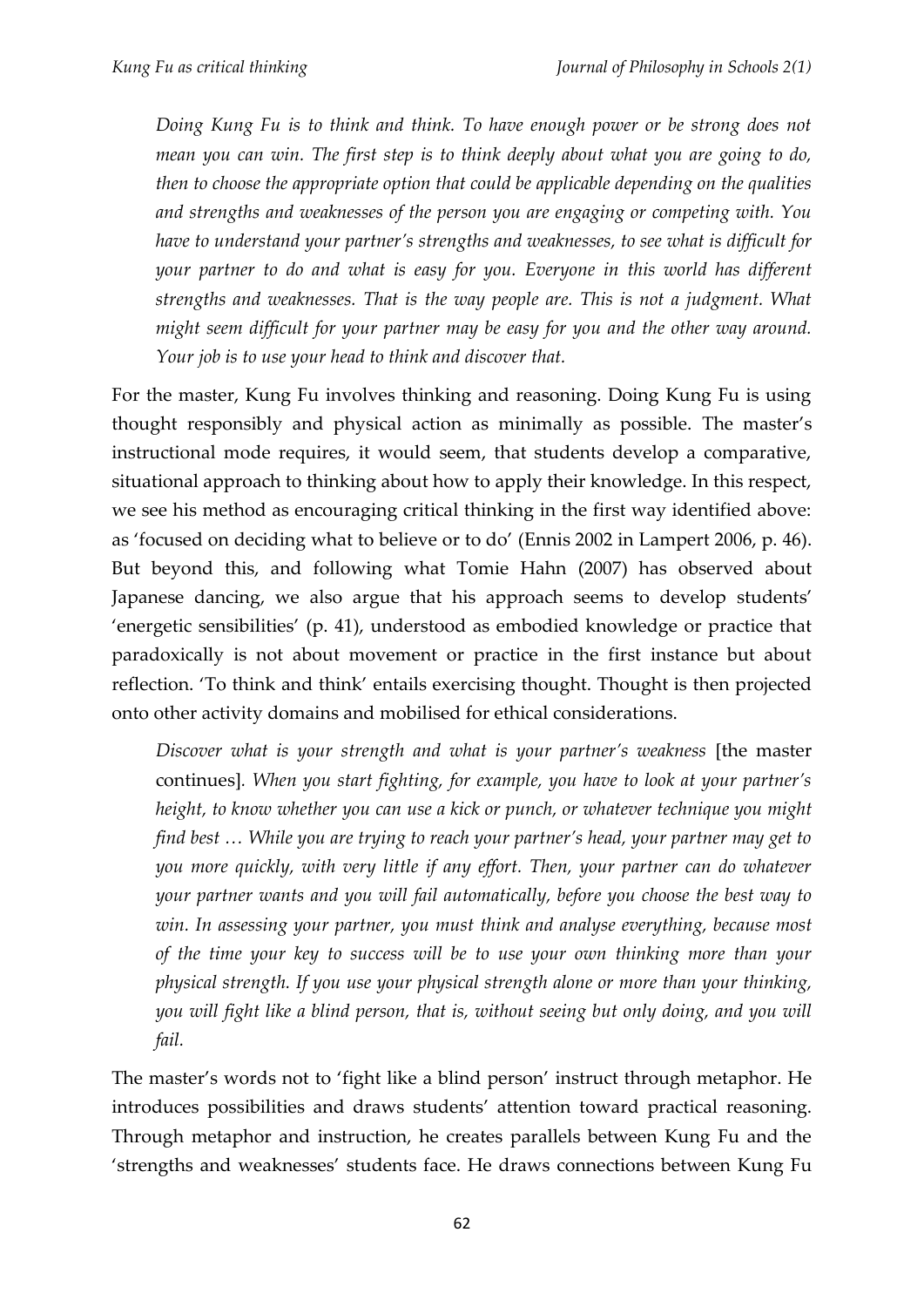and life. In other words—and in the manner of the third body of literature, above, we suggest—the master's use of direct instruction and explication introduces new frameworks through which students can begin to reflect on how they think about and approach life. Indeed, the master refers to a 'danger zone' that has both literal Kung Fu application and broader meaning:

*These differences in relative advantage* [of height and strength] *will require that you approach your partner uniquely in each setting. Be aware of whether you are in a danger zone, in an area where your partner can control you. If your partner is taller than you and you want to reach his head, be aware that it will take you more time and effort than it will for your partner to reach you.*

After establishing a comparison between life and Kung Fu, the master shows students some examples. First he demonstrates a kick or punch in a manner that illustrates his comments. Then he chooses two students and asks them to enter into the middle of the circle. He tells them what position to take, and then he instructs them how to fight. He typically then tells them to hold one aspect of that position in place, while other students observe the interaction. He asks observing students to think about which next move would be the best for both of the fighters. Notably, he instructs students to think about the comparative advantage of each fighter, stressing again that one person's weakness is another's opportunity and vice versa. After students offer their own suggestions, he then tells them what is in fact the best option. He also instructs all of the students to undertake the exercise. Students rise and interact in pairs. They all try to defend themselves.

Having first told students about the philosophy of fighting as building on one's personal strengths, and then having two students demonstrate and the entire group debate performers' interactions, after which all students perform the task, the master then observes students interacting and analyses what they do. He comments on each student's performance. He helps them see various options, not only the fastest or most expedient way forward. The master's mode of instruction—that is, telling students what to do, focusing on particular skills and dispositions, and using examples and demonstrations to focus students' attention—carries over into the master's motivational story-telling.

# *Story and history as sources for critical reflection*

Usually, during the second part of the class session, the teacher calls students together for discussion. He tells them stories about China, history, and Kung Fu.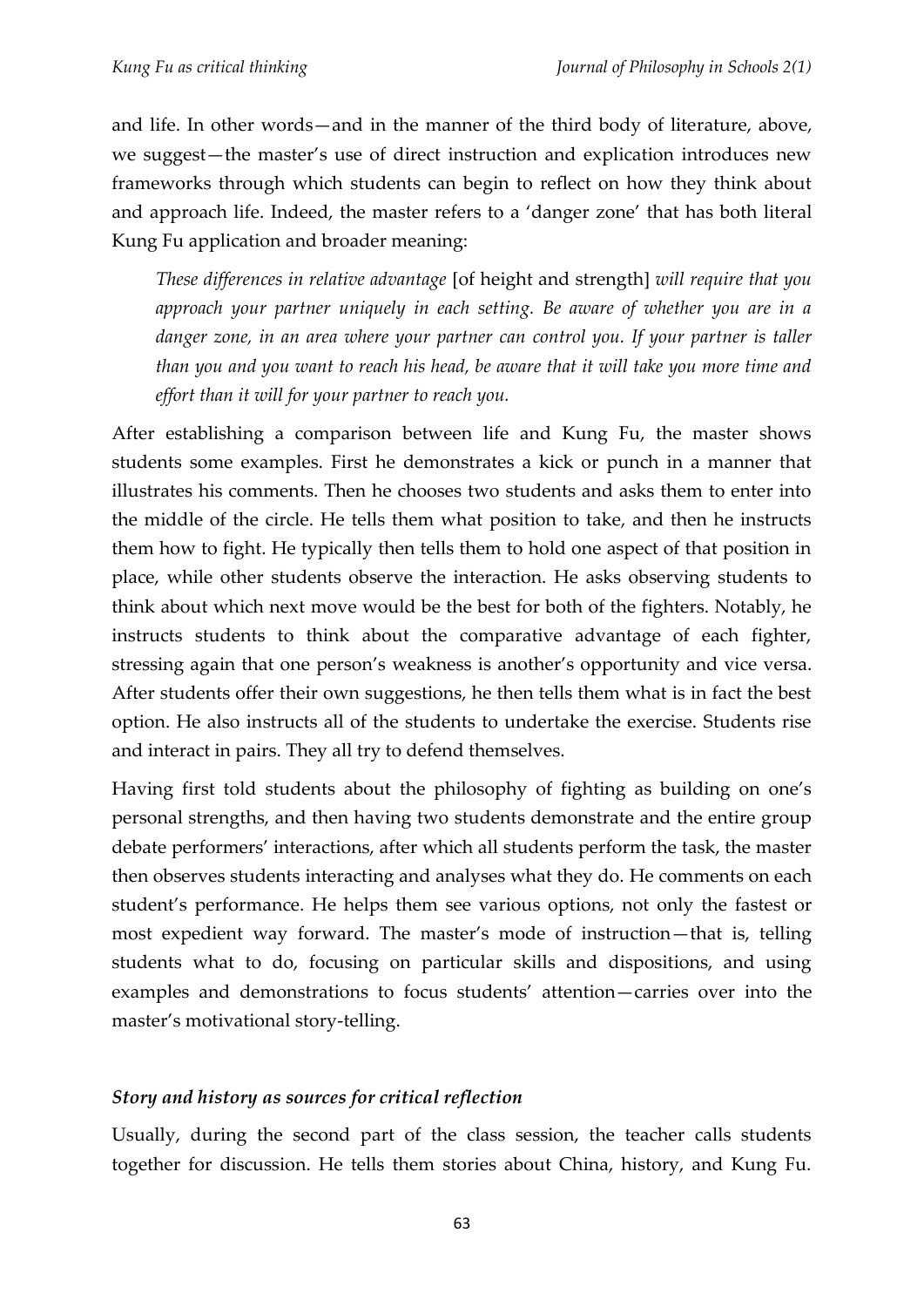One of the master's stories has to do with the history of Kung Fu. Here is an excerpt, with our commentary, from one lesson:

*Kung Fu Shaolin monks practiced Chinese martial arts not just for philosophy or selfdefence, but as a way of life intended to benefit them on a physical, mental and spiritual levels. In times of hardship, such as the financial crisis like we are facing now, knowledge about Kung Fu helps students cope with our modern fast-paced lives that lead to stress and anxiety. Such coping mechanisms in turn help us to get resolutions to problems we face in life.*

The master sets up connections between the past and present. He then dives more deeply into history:

*The legend of the Shaolin temple and its monks was first born around the year 540 AD, when the Indian monk Bodhidarma travelled to China to see the emperor. Bodhidarma introduced to the monks eighteen movements derived from traditional Indian Yoga. These movements were designed to increase students' physical and mental strength as*  well as the flow of Chi energy. It was these movements that would become Kung Fu as *we know it today, after being revised and expanded for nearly 1,500 years.*

With an origin story set in place, the master next draws lessons from Kung Fu to tell students what this history means.

*Kung Fu is being constantly perfected and built upon over the centuries, creating the vast array of styles and variations that we know today. Although Kung Fu has changed over time and has often become more focused on the 'martial' side of things, the core messages remain the same as what Bodhidarma taught the Shaolin monks. Namely, Kung Fu teaches us how to live in harmony with nature and within ourselves.* 

One of the components to which students most respond, judging from how they sit up and strain to see and hear the master, concerns animal powers and imagery. Rwandan life is particularly rich with animal symbolism. Snakes, hyenas, and in some contexts primates signify clever, sometimes undesirable dispositions. Tigers and leopards, and other wild cats signify power and prowess. The master's discussion of morality taught through animal styles creates a common ground of understanding.

*Over the centuries, monks incorporated many different animal styles into their Kung Fu, many of which are taught. The animal styles became so numerous that the virtues of all animal styles had to be summed up, hence the five animals of Kung Fu. The tiger represents power and ferocity; the crane, speed and fluidity; the snake, speed and*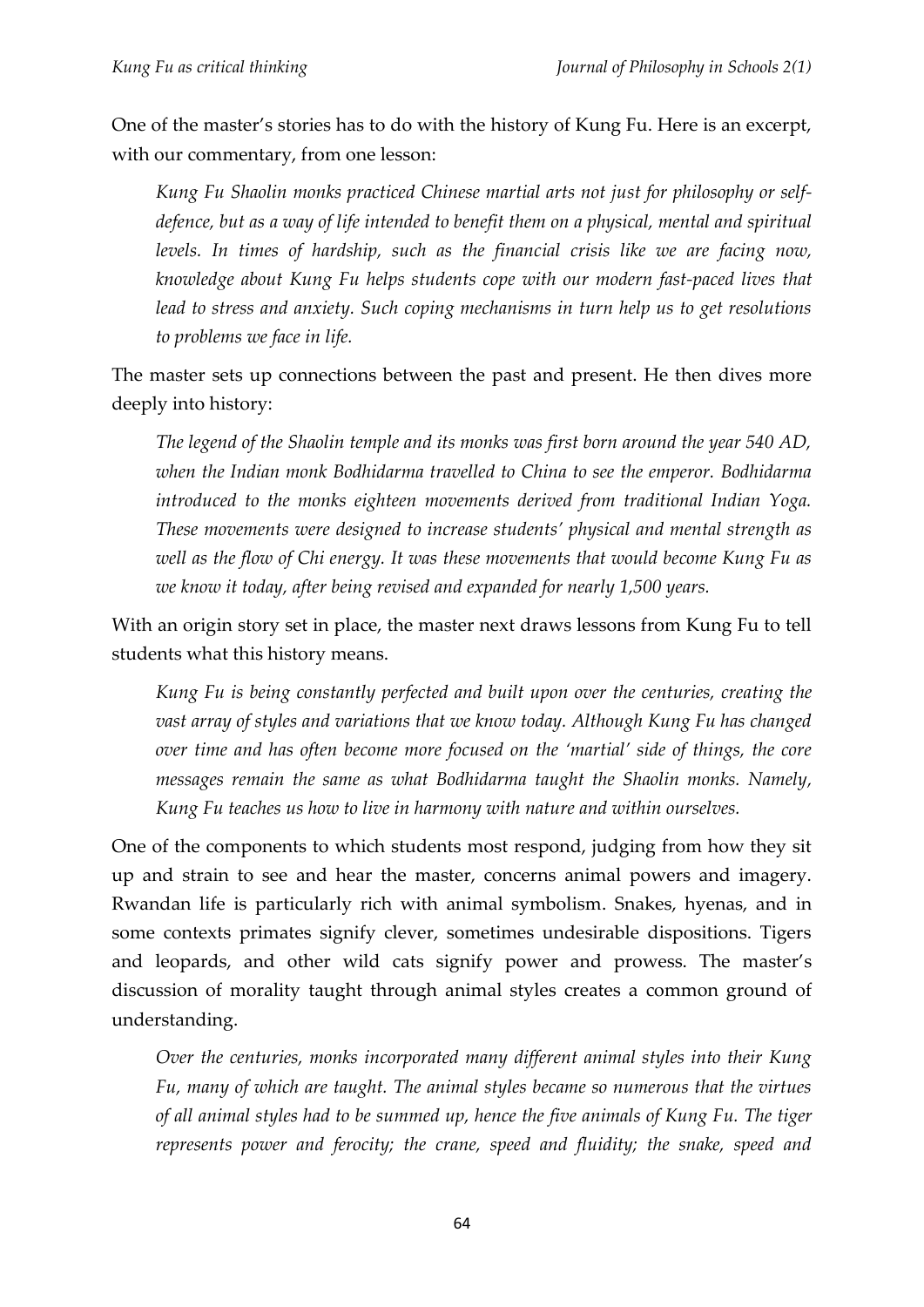*accuracy; the leopard, how to use our heads and to think; the dragon, the mastery of all styles.* 

The master then explains the significance of mastering these animal styles.

*Through mastering the different animal styles, we can achieve a balance in our training: a balance between power and speed, between soft and hard, between ferocity and calmness. This balance is carried forth into our daily lives, helping us to create a perfect harmony between ourselves and others. Kung Fu training thus is designed to not only help us with our self-defence, but to build our fitness, focus, discipline and confidence. Through Kung Fu, we are taught the eight wisdoms. These wisdoms help us in our training and to be successful in everything we do. In other words, Kung Fu doesn't only help us with our physical fitness, it can act as an emotional vent to relieve us of stress and help us to maintain good mental health, ways of thinking, decisionmaking, finding more options, and choosing the best one.*

Typically, Kung Fu sessions wind down with such a narrative, close with a slower exercise to cool students' bodies, and then end with a final but informal farewell between the master and the students.

### *How students say they apply Kung Fu to their lives*

It is important next to indicate and discuss how students themselves reflect upon and apply Kung Fu to their lives. For this we refer to our interview data and to students' commentaries. We do so in order to illustrate how students directly report what they think about their master's words when they approach other problems. What follows are excerpts from interviews with students who are talking about how they began to apply principles associated with Kung Fu to the activities of their lives.

Student 1: *When I started Kung Fu my master told me it would give me more energy. He said that through Kung Fu I would be able to achieve anything that I want to do. In the past I used to go collect water every morning before school. I'd carry a 20 litre tin of water with my right arm and sometimes I'd need to shift it to my left arm. Between the river and my home, I'd pause a few times; I'd take a fifteen or twenty minute break in the process of returning home. But because I had to take those breaks, I would always be late for school. But, when I started Kung Fu, I started to have more energy. I would remind myself that, while I was fetching water, my master would tell me to keep going, not to rest. Then I'd push onward. Now, these days, I never arrive late to school. I'm fast in everything I do. Not like before. Before I was lazy, slow and many times I was*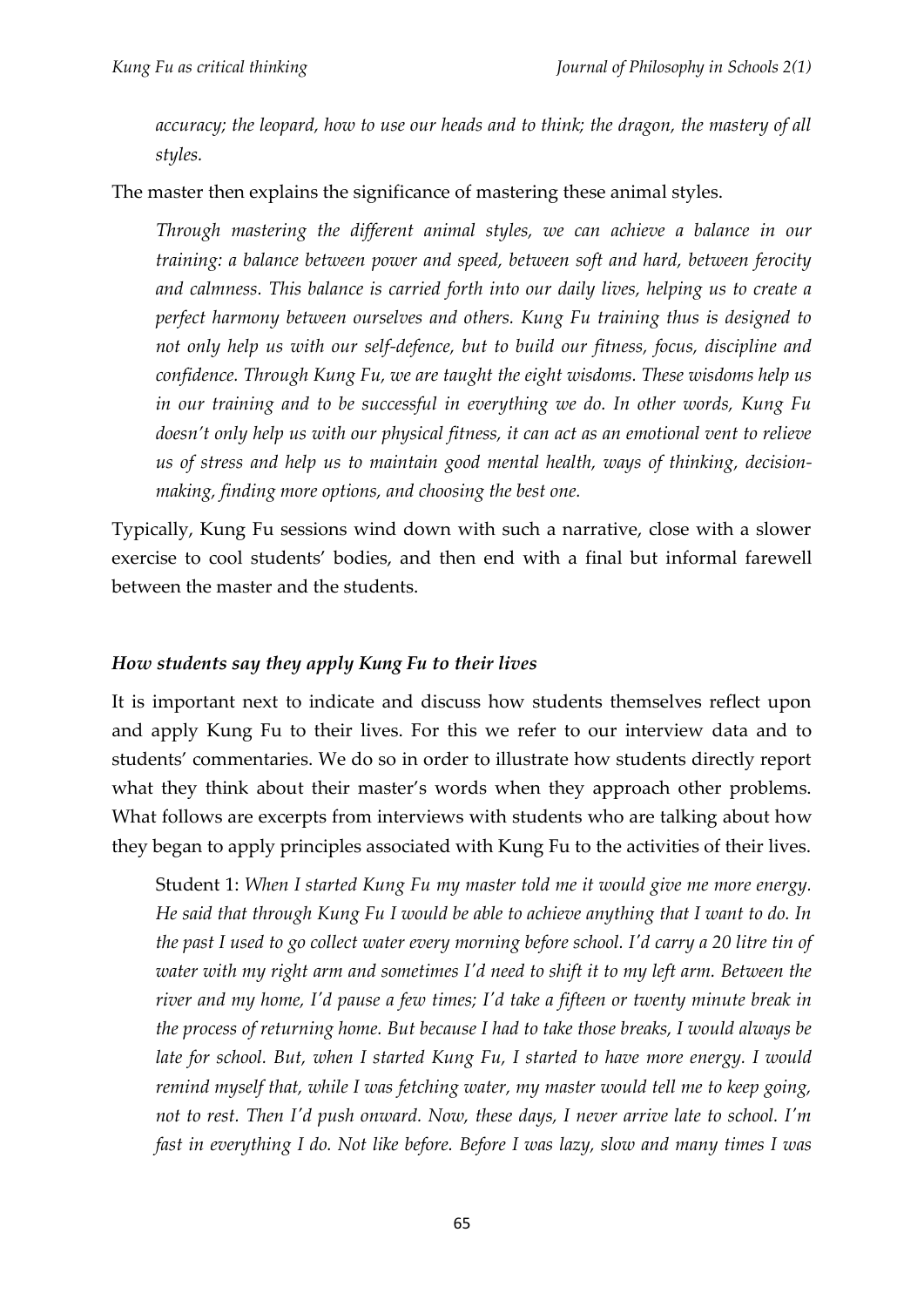*late, but now I'm fast. Kung Fu has helped me not just to have energy but to have the discipline to press on when I'm ready to quit.*

Student 2: *I'm a barber in Kigali. When I was younger, I did not get the chance to continue my studies at university. But that was okay, my job satisfied me. I remember before joining Kung Fu I used to stop working very early because I felt so tired. I would go home early to relax. But since I attended Kung Fu class, I have started working more hours than before; this is because my Kung Fu master always tells us that we have to continue no matter how we feel. When we are doing a difficult practice, the master orders us to continue. At the beginning of the course, very few students could do that. Kung Fu is difficult to do, but our master reminds us that nothing is difficult if we put our minds to it. So, from him I have learned how to persevere. Now I do not get tired, I am motivated, I keep working, and I do not see any obstacles. I have even started to earn some additional wages because now I can work longer and harder than I used to before Kung Fu.*

Student 3: *As a result of Kung Fu I have begun to think carefully and strategically about what I do. I consider the best option and I develop a plan. I now am more daring, and I have more confidence. For example, I dare to stand up against some thing. I now squarely face problems my problems. I did not dare before. Another thing I have learned from Kung Fu is conflict resolution. I was living with my colleagues; we studied together at the University of Rwanda, College of Education. There were several of us. Sometimes we faced problems of misunderstanding. But I was first to address these problems because I have learned from Kung Fu how to approach difficult matters and think about how to address or resolve them. One of the Kung Fu principles is to use as little strength as one can to overcome obstacles. I have even been able to apply this to my economic problems. Generally speaking, I am poor, but I use my money wisely and frugally. I do not spend more money than I have.*

As these interviews begin to illustrate, students, too, think about how to transfer Kung Fu into their everyday lives. They reason comparatively across social activities, and they generalise principles for everyday action from their Kung Fu lessons. They say that they now consider more than one option to solve a problem; and they say that they now think deeply about what they are going to do.

On the face of it, it might seem that students' accounts at times resemble religious conversion testimonies. 'I heard the voice of my master telling me that I have to continue, not to rest,' one student conveys. The other notes, 'I must do what the master says.' Certainly, as mentioned above, Kung Fu renders explicit the challenges of ordinary life and implores students to 'think and think' as a method of discerning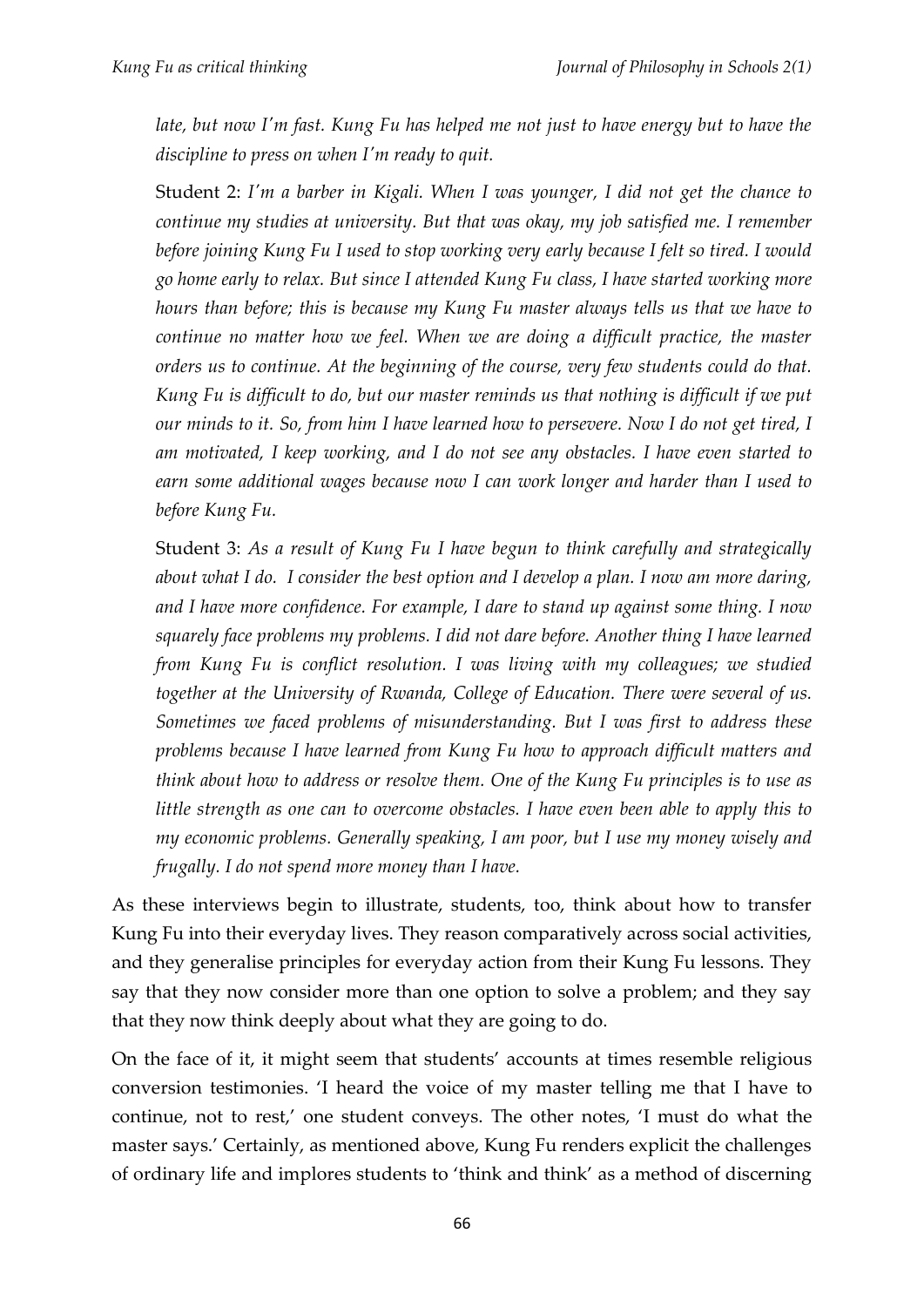right from wrong. Yet to equate Kung Fu learning to religious conversion runs counter to what these students see as a difference between the two. Kung Fu classes are not like church, students indicate in their classroom interactions. In church, one comes and goes as one pleases. Participation is voluntary. Here, if one attends Kung Fu class, one must live and work by Kung Fu rules.

Even though they learn from him, students do not blindly accept all that the master wants them to do. Indeed, behind the master's back and often in Kinyarwanda, a language the master does not speak, students sometimes mock *not* the master directly, as a person, but some aspects of Chinese culture. They put themselves and their own priorities above those of the Kung Fu class, particularly when their jobs and employers require that they miss a session. When this happens, students aver and avoid telling the master where they have been, all the while discussing amongst themselves in Kinyarwanda that even the master should understand that work and Kung Fu go hand-in-hand. Thus, theirs is not a wholesale adoption of the master's demands or of an externally imposed belief but rather a selective and reflective application of Kung Fu to their lives.

### **Discussion**

Participant observation and interview data raise three points of particular interest here. First, in contrast to a literature that typically conceptualises critical thinking as a matter of 'engaging with other perspectives' (Swanwick et al. 2014, p. 161), our findings suggest that under some circumstances, direct or didactic instruction particularly when it demands reflection—may foster critical thinking and discernment. Students in our study express a reflective awareness of their learning. They stop and think before they act; they imagine the best scenario from a range of options. They do not necessarily engage with other perspectives, though they certainly are taught to imagine opponents' positions.

The fact that other persons are regarded as opponents also carries some consideration for our second observation: that the kind of 'knowing' and 'thinking' students are taught and say they learn seems to be patterned through interactions framed around strengths and weaknesses, including that of a strong master to a questioning, reactive student. Kung Fu lessons and problems of life are seen as transposable, metaphorical. The teacher-to-student form of instruction involves a nested set of dyadic relations and teaching strategies: telling students what to do, focusing on particular skills and dispositions, and using examples and demonstration to focus students' attention. Direct instruction in this context seems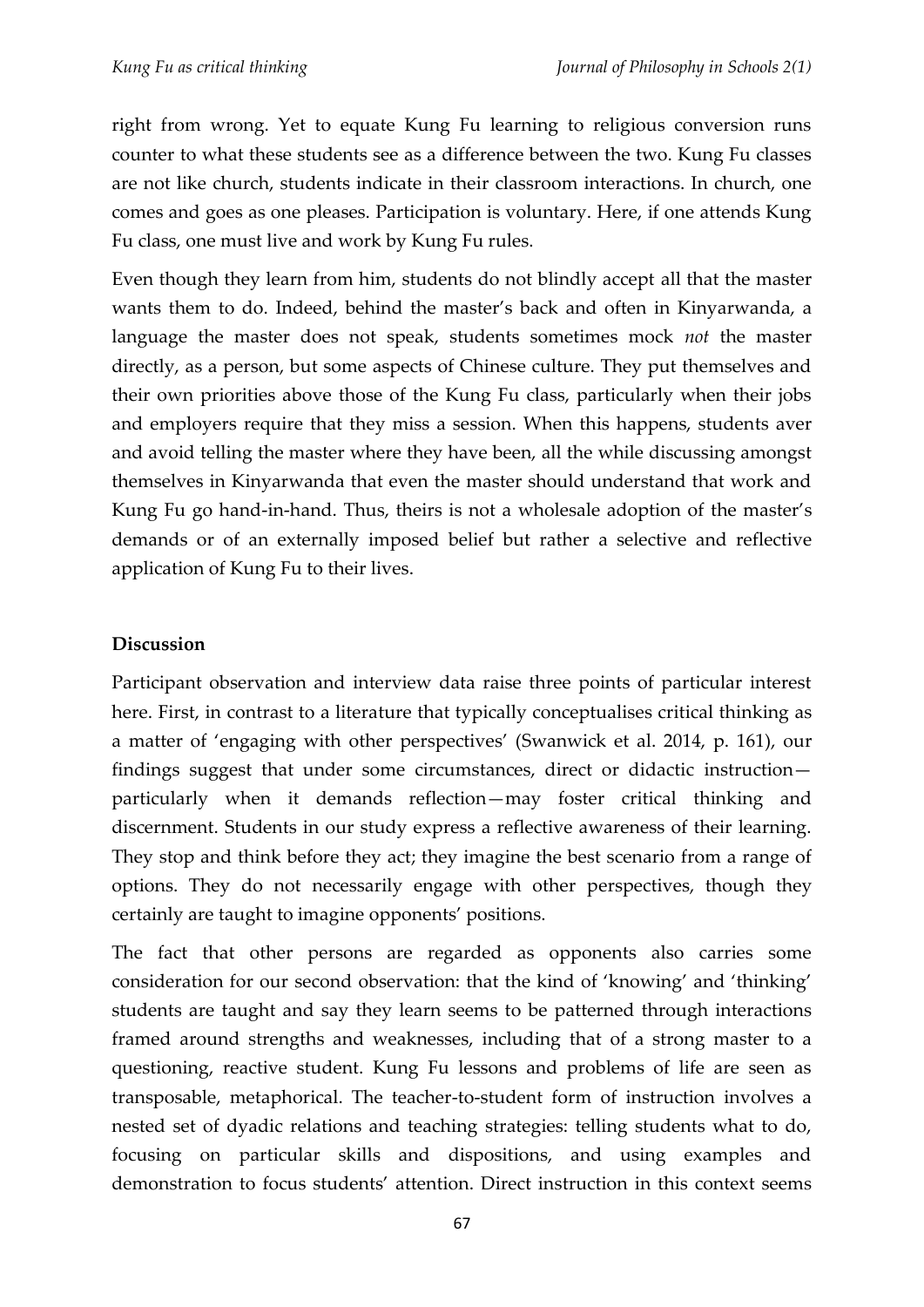not to be a simple mode; it also seems to involve connected and complex strategies. Yet its cultural framing of knowledge around the concepts of danger zone and control of one's self and one's opponents suggests that there exist cultural parameters to critical thinking and its transfer that differ from historically western approaches.

Third, the above observations begin to suggest that critical thinking might involve a mode or scheme of reflective practice that *forces* repetitive examination. The master's direct instruction seems specifically to require, even demand, students to think about what they do, yet never to openly question him. Direct demand of reflective learning is paradoxical, especially when seen from within some traditions that prioritise open-ended questioning, including of authority, and a student-centered and exploratory approach to critical thinking.

To put all of this together, then, participant-observational and interview data suggest that students, too, like their master, develop and use a language that speaks about their competitors' positions. Students' recognition in the Rwanda Confucius Institute that some people have more or less strength and advantage seems to indicate—though our findings are preliminary—that Kung Fu may provide one possible means for students both to think critically and to employ a language that articulates and analyses comparative differences.

# **Conclusion**

Having set out to understand the method of teaching used in Kung Fu and to examine whether that method might foster students' critical reflection, we conclude that the instructor uses a complex form of direct instruction. Paradoxically, however, his mode requires, even forces, students to 'think about thinking'. This mode of thinking is both embodied and articulated but is directly projected from teacher to student. Students transpose it onto other domains of life, including onto their thinking about conflict resolution, time management, employment, and how they can develop comparative advantage given their circumstances.

Because so much of Kung Fu is teacher-led and teacher-driven, and in view that students too report, via interviews, that the master's teaching drives their thinking, this work raises the logical possibility that—contrary to what is often reported critical thinking and student-centered activities may not necessarily go hand-inhand. More empirical investigation would strengthen this conclusion, however, which currently rests on inference from our data. In particular, further research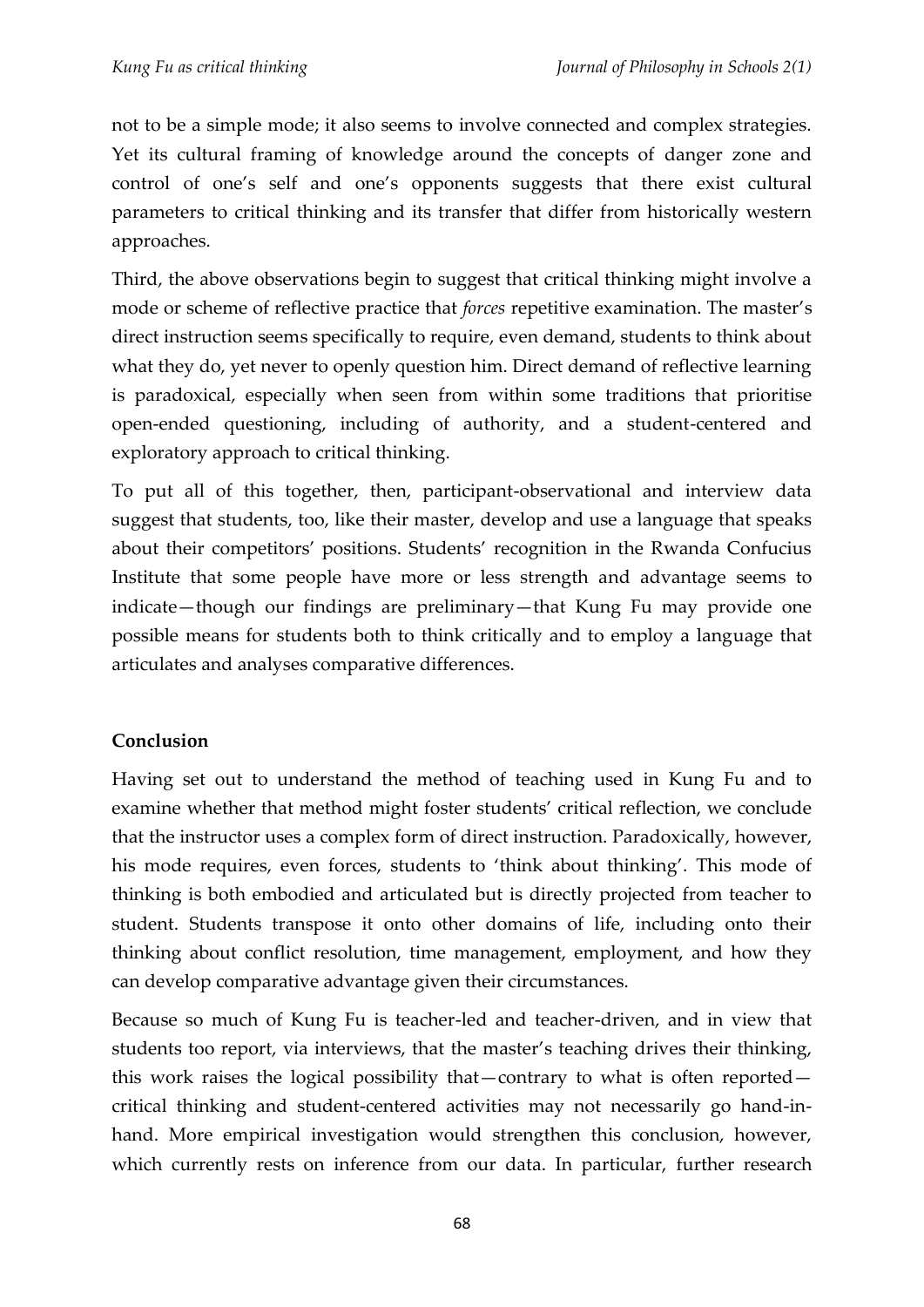might examine how exactly students at the micro-phenomenological level internalise and then operationalise the master's lessons and use Kung Fu to push beyond physical and mental barriers through the use of inner dialogue. Such research could help to create an even more ethnographically rich picture and model of how direct instruction might foster critical thinking in Rwanda and elsewhere.

### **Acknowledgements**

We wish to thank Dr. Beatrice Yanzigiye and Dr. Kong Lingyuan both of the University of Rwanda College of Education Confucius Institute for providing such a supportive and open atmosphere for conducting this research. We gratefully acknowledge the Confucius Institute teaching staff, particularly the Kung Fu instructor, and our colleagues Juventine Mujawase and Catherine Honeyman for so expertly contributing to the research.

# **References**

- Bourdieu, P (1977) *Outline of a theory of practice*. Cambridge University Press, Cambridge.
- de Campos Rosario, C, Stephens, N & Delamont, S (2010) 'I'm your teacher, I'm Brazilian!' Authenticity and authority in European capoeira. *Sport, Education and Society,* 15(1), pp. 103-120.
- Efron, D (1941) *Gesture, race and culture: A tentative study of some of the spatio-temporal and 'linguistic' aspects of the gestural behavior of Eastern Jews and Southern Italians in New York City, living under similar as well as different environmental conditions*. Mouton, The Hague.
- Foucault, M (1988) Technologies of the self. In L Martin, H Gutman & P Hutton Amherst (eds), *Technologies of the self: A seminar with Michel Foucault*. University of Massachusetts Press, Amherst, MA, pp. 16-49.
- Hahn, T (2007) *Sensational knowledge: Embodying culture through Japanese dance*. Wesleyan University Press, Middletown, CT.
- Hammersley, M & Atkinson, P (2007) *Ethnography: Principles in practice*. Routledge, London.